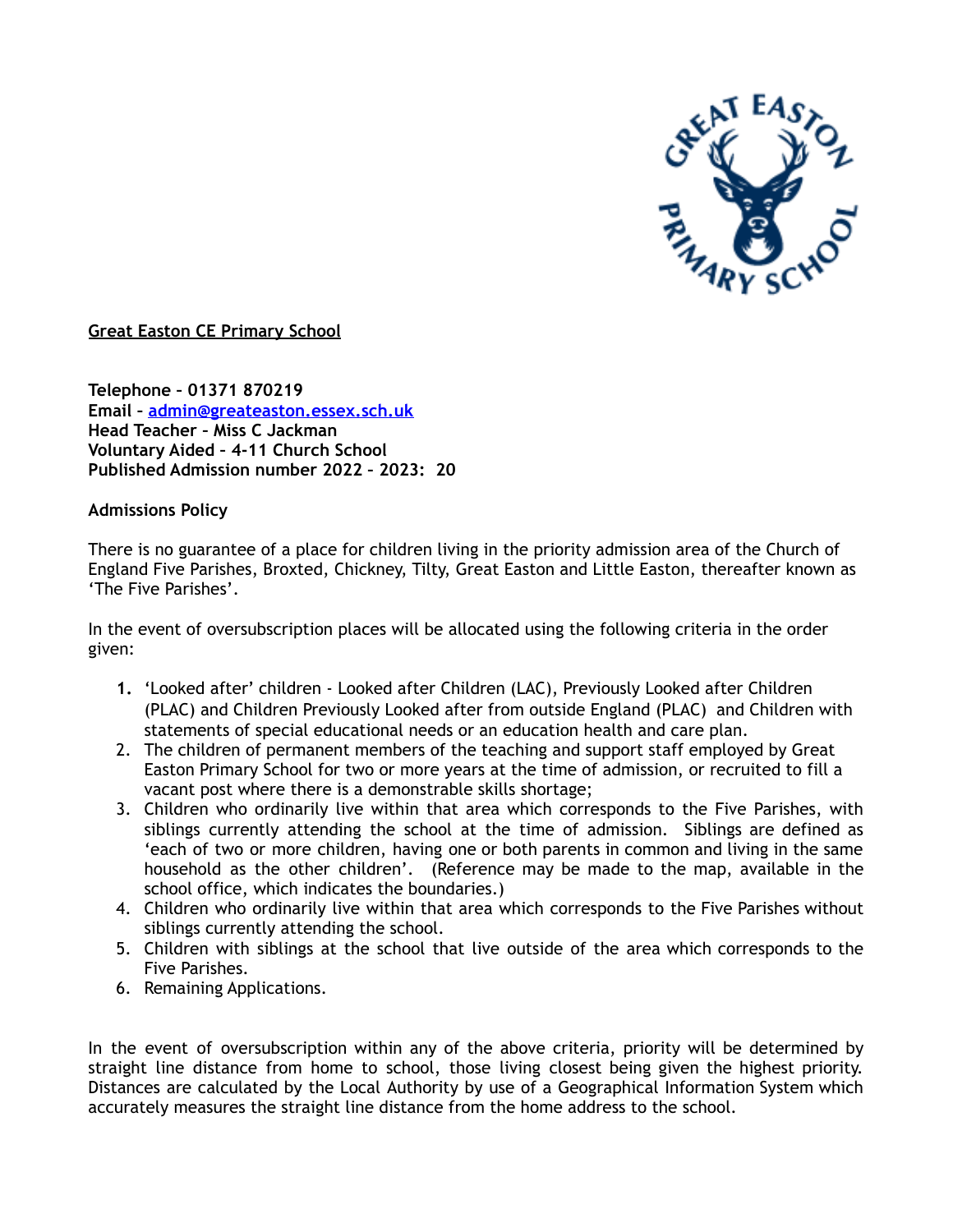These criteria will also apply for mid-year admissions during the year given the school's maximum capacity.

Definitions:

# **Looked after Children**

A 'looked after child' or a child who was previously looked after but immediately after being looked after became subject to an adoption, child arrangement order or special guardianship order will be given first priority in oversubscription criteria ahead of all other applicants in accordance with the School Admissions Code 2014. A looked after child is a child who is (a) in the care of a local authority, or (b) being provided with accommodation by a local authority in the exercise of their social services functions (as defined in Section 22 (1) of the Children Act 1989).

**Children with statements of special educational needs or an education health and care plan** Children with statements of special educational needs or an Education, Health and Care Plan (EHCP) that name the school on the statement/plan are required to be admitted to a school regardless of their place in the priority order. The school will follow the accepted protocols in this regard. The school must be able to meet the child's needs as outlined in the professional reports provided with the admission request managed by the Essex Local Authority SENCAN team

# **Early Years Admissions**

Great Easton Church of England Primary School adopts Essex County Council's policy that children born on and between 1 September 2017 and 31 August 2018 would normally commence primary school in Reception in the academic year beginning in September 2022.

As required by law, Great Easton Church of England Primary School provides for the full-time admission of all children offered a place in the Reception year group from the September following their fourth birthday. Therefore, if a parent wants a full-time place for their child from September (at the school at which a place has been offered) then they are entitled to that full-time place.

Where the child has not yet reached compulsory school age parents have the right to defer entry until late in the school year until the child reaches compulsory school age. The law does not require a child to start school until the start of the term following their fifth birthday. Compulsory school age is reached at that point.

Where entry is deferred, the school will hold the place for that child and not offer it to another child. The parent would not however be able to defer entry beyond the beginning of the term after the child's fifth birthday, nor beyond the academic year for which the original application was accepted.

Parents also have the right for their child to attend part-time until the child reaches compulsory school age. Any parents interested in taking up a part-time place initially should contact the school for further details as to what this would entail.

Where parents choose to defer entry, Great Easton Church of England Primary School would reasonably expect that the child would start at the beginning of a new school term/half term.

Where a parent of a 'summer-born' child (1 April – 31 August) wishes their child to start school in the autumn term following their fifth birthday, they will need to apply for a place at the correct time for a normal admission round the following academic year. Supporting evidence from relevant professionals working with the child and family stating why the child must be placed outside their normal age appropriate cohort should be submitted. The school will take account of evidence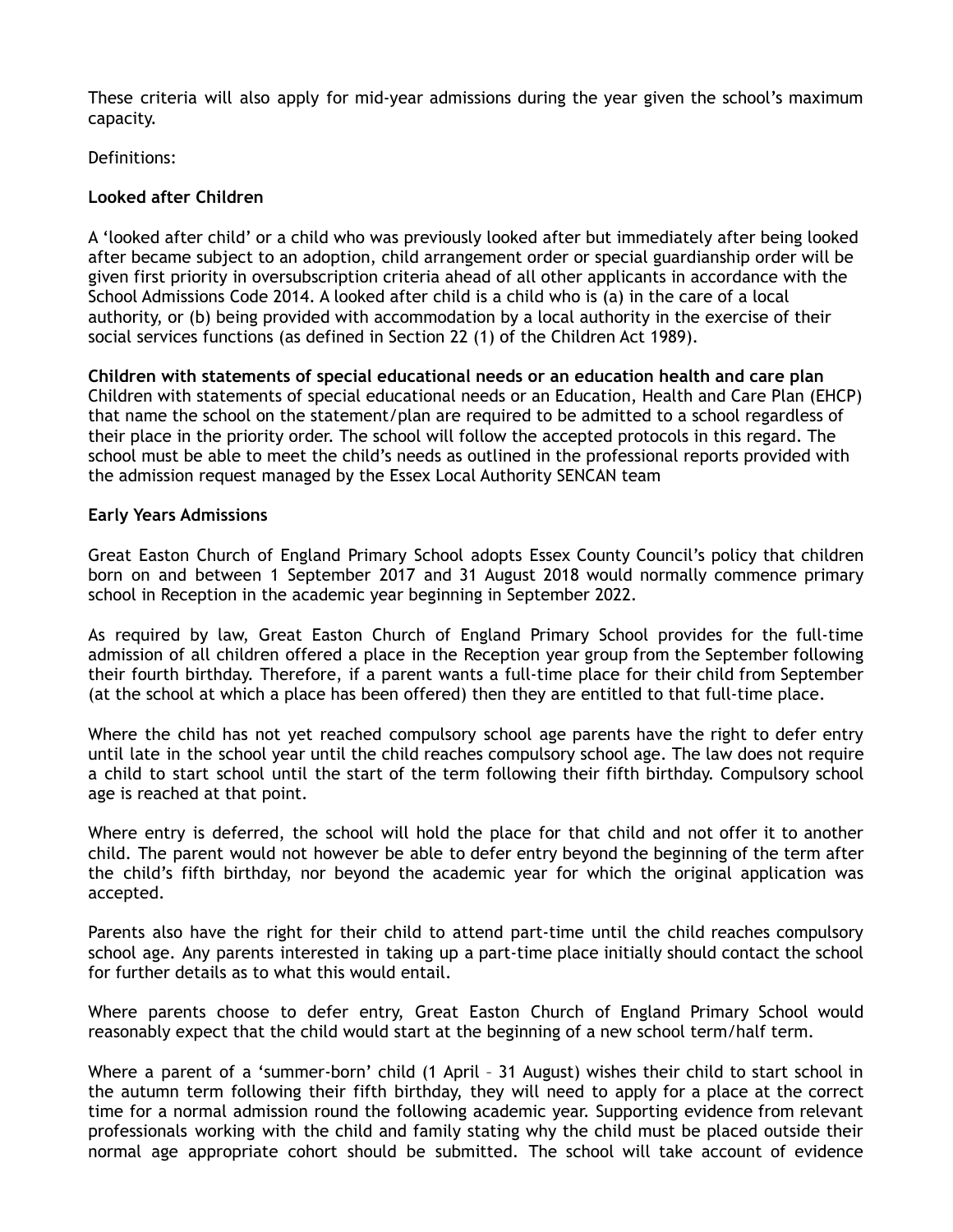provided by the parent and professionals and reach its decision based on what is in the best interests of the child and decide whether the application for a Reception place will be accepted of whether it will be treated as an application for a Year 1 place, the child's normal age appropriate cohort. If the application for a Reception place is not accepted this does not constitute a refusal of the place and there is no right to an independent statutory appeal.

However for all children we recommend a 'phase in' induction as follows:

a) All children attend for mornings (up to and including lunchtime) only for the first full week of term. Full time from the second week of the Autumn Term.

## **Applying for a school place**

The application process is in accordance with the co-ordinated scheme for primary admissions and involves completion of the Common Application Form – either online or by paper. Offers of places will be sent in April 2022.

## **Closing date for applications**

The closing date for applications is determined and published by Essex Local Authority annually, it is 15 January 2022.

## **Home address**

Applications will normally be processed on the basis of the home address for the child at the time of application and determination, unless, where there is a new home address, proof of an exchange of contracts or copy of a tenancy agreement can be provided by 3 February 2022. The home address is considered to be the address at which the child resides on a permanent basis or is 'ordinarily resident'. This is generally the address of the parent/carer. In some cases, children may be 'ordinarily resident' for the majority of the school week, including overnight, with another relative or carer, such as a grandparent. Where this is the case, the application may be processed on the basis of that address and proof of address and residence arrangement will be required with the application. The child must be living with the relative or carer 24 hours per day, for the majority of the week. Arrangements where parents can leave and collect children from another relative or care on a daily basis will be regarded as childcare arrangements, and the child will not be deemed to be 'ordinarily resident' with that person. In all cases we expect that the adult whom the child is 'ordinarily resident' receives the child benefit for the child (where eligible).

## **Distance tie breaker**

All straight line distances are calculated electronically by the Local Authority, on the schools behalf, using data provided jointly by the Post Office and Ordnance Survey. The data plots the co-ordinates of each property and provides the address-point between which straight line distance is measured and reported to three decimal places. In the unlikely event of two or more applicants with an identical distance competing for a single place at a school in order to be fair, open and honest the place will be drawn via anonymous ballot by someone independent of the school and local authority and offered to the selected applicant.

## **Address checking**

Where residency is relevant to an application for a school place, the school will ask a random sample of applicants to provide proof of their home address. This must be a copy of one of the following:

- UK driving licence;
- Council tax notification;
- Two utility bills dated within the last 6 months (gas, electricity, water or landline phone)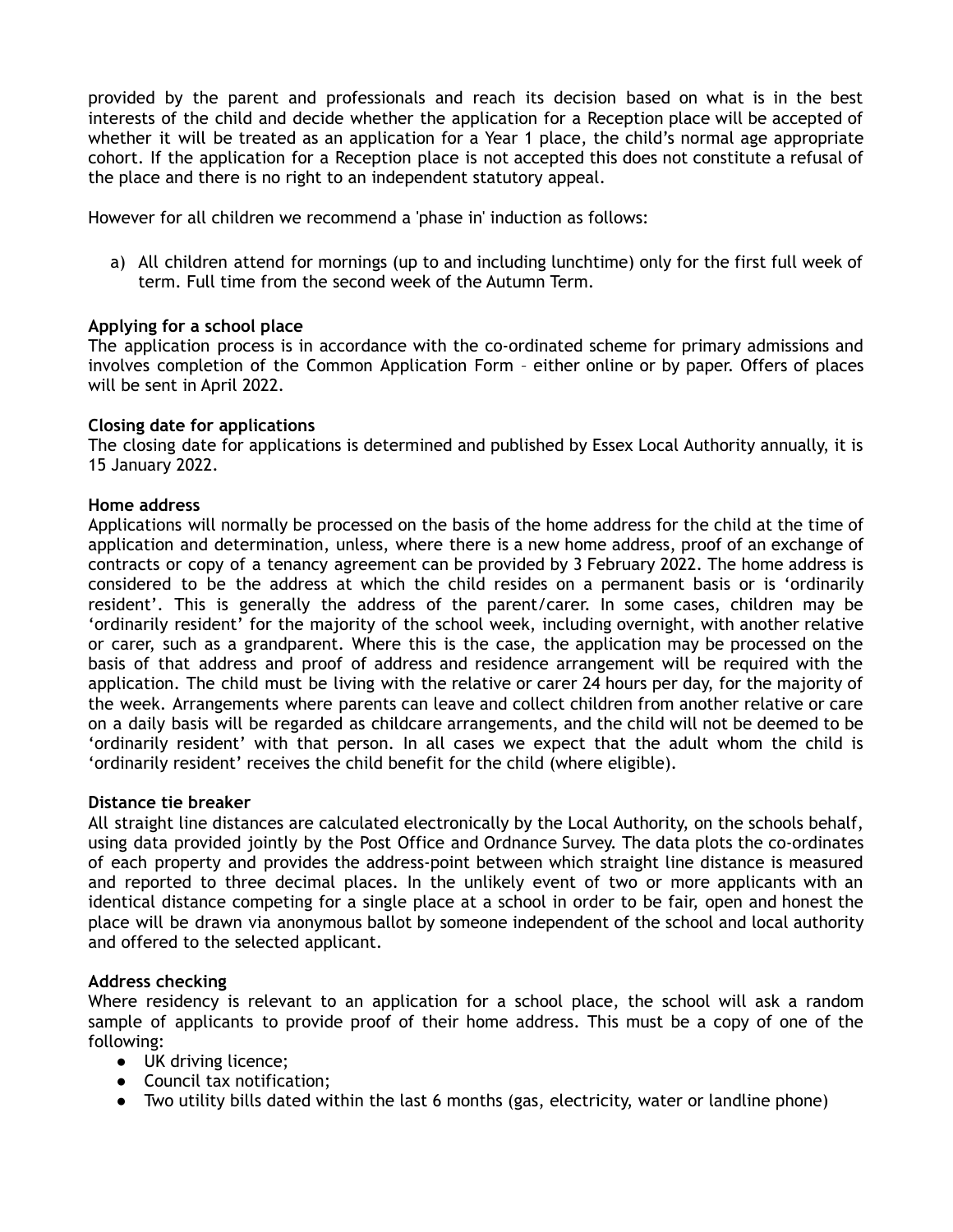Where there is reasonable doubt as to the validity of a home address, the school reserves the right to take additional checking measures including, in some cases, unannounced home visits. If a school place is secured through false information regarding a home address, the school may withdraw the place offered.

### **Admission of children from overseas**

All children of compulsory school age (5 to 16 years) in the UK have a right of access to education. However, where a child is in the UK for a short period only, for example less than half a term, it may be reasonable to refuse admission to a school.

Children who hold full British Citizen passports (not British Dependent Territories or British Overseas passports), have a passport endorsed to show a right of abode in the UK or are European Economic Area nationals have restricted entry to the UK. An application for a school place will be accepted for such children even though they may not be resident in the UK at the time of application. The application may however be processed on the basis of the overseas address.

If an applicant meeting the above criteria owns a property in Essex, but is not living in it because they are working abroad (for example) at the time of application but they intend to take up residency at the Essex home before the start of the autumn term, the application will be processed using the Essex address. Any offer of a school place will then be conditional upon receipt of evidence of taking up residency at that property in Essex.

Other children from overseas do not generally have automatic right of entry to the UK. An application for a school place will not therefore be accepted until they are resident in the UK. Proof of residency will be required with the application.

### **Siblings**

For applications made in the normal admission round a relevant sibling is a child who has a brother, sister, adopted brother or sister or stepbrother or stepsister living in the same family unit in the same family household and address who attends the preferred school or partner school in any year group excluding the final year. Biological siblings who attend the preferred school in any year group excluding the final year will also be treated as siblings irrespective of place of residence. Children residing in the same household as part of an extended family, such as cousins, will not be treated as siblings. For mid-year applications a sibling is a child who has a brother, sister, adopted brother or sister or stepbrother or stepsister living in the same family unit in the same family household and address as a child who attends or has been offered a place at the preferred school or partner school at the time of application and determination and with a reasonable expectation that the sibling will be attending at the time of admission.

#### **Priority Admission Areas**

There is no guarantee of a place to children living in the priority admission area of a particular school. Details, including maps of priority admission areas are available on request from School Admissions.

#### **Twins, Triplets etc.**

For applications made in the normal admission round, if children of multiple births (twins and triplets) are tied for the final place, those siblings will be admitted over PAN (published admission number) as permitted by the class size rules.

## **Withdrawal of an offer**

If a school place has been secured through false information or has been offered in error, the offer of the place may be withdrawn.

**Waiting lists**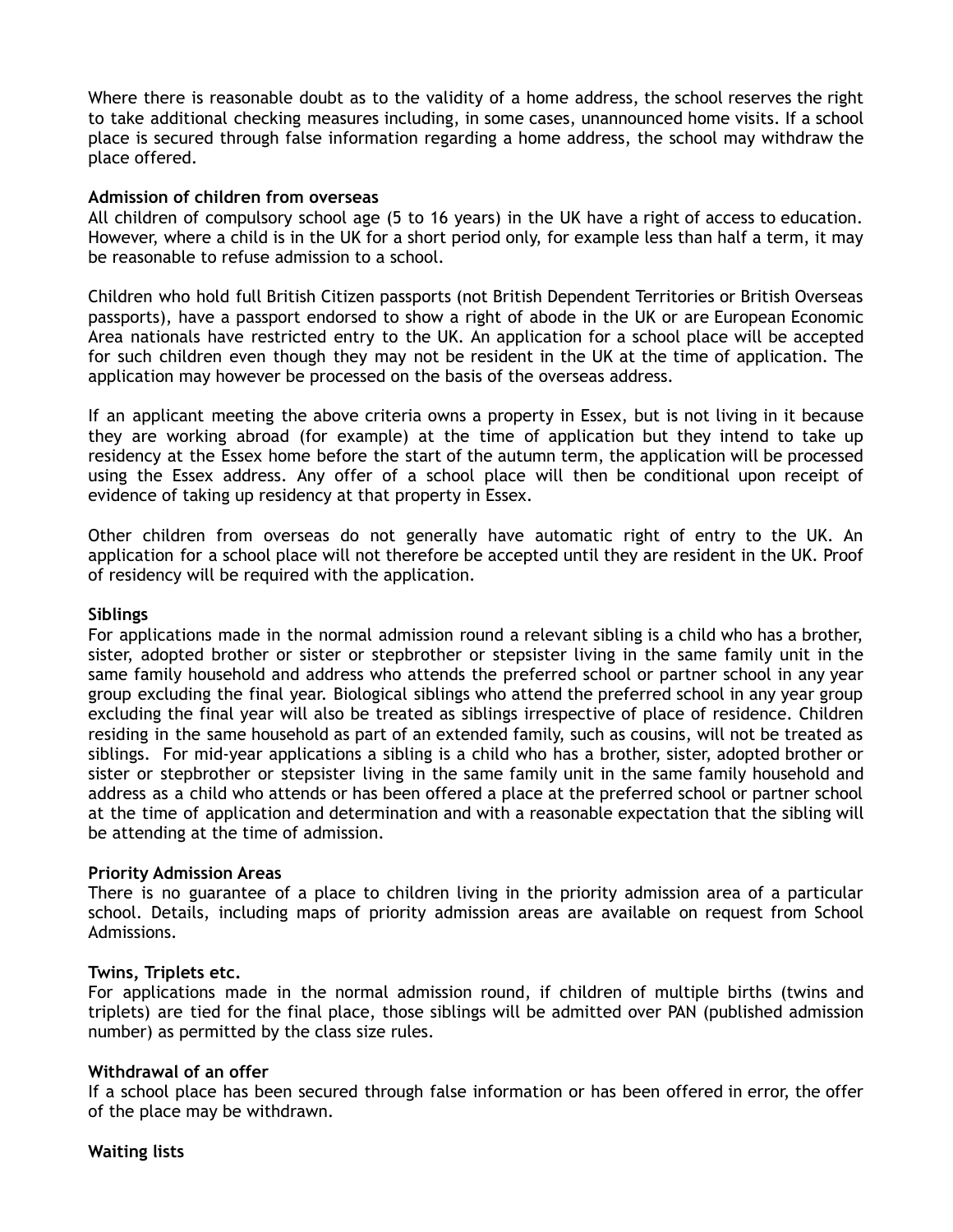In the event of over subscription, the school will be hold a waiting list and will continue to allocate places from this list if spaces become available. Applicants will be ranked on this list in priority order, according to the school's admission criteria. The school will maintain a waiting list and make contact with them should a vacancy arise.

## **Late Applications**

Applications received after the published closing date will be treated as late applications unless there is evidence to show that the application or amendment could not reasonably have been made on time. No application/preference received after 4<sup>th</sup> February 2022 will be treated as on time. A new on time preference will not be accepted after the closing date unless the circumstances are deemed to be exceptional – external advice will be taken. No change to the rank order of existing preferences will be accepted after the closing date except for changes of address and no such changes will be permitted after 4<sup>th</sup> February 2022 until after the first round of offers has been made on 17<sup>th</sup> April 2022. Late applications will be given a lower priority and will be dealt with after all on time applications in the first round of offers on  $17<sup>th</sup>$  April 2022. Where the school is oversubscribed late applications will be refused and ranked according to the admission criteria. All late applications will be considered by the school to ascertain whether exceptional circumstances for late submission exist. Where that is deemed to be the case the application will be treated as 'on time'. Where the school is oversubscribed late applications received after the first round of offers on 17<sup>th</sup> April 2022 will be refused and ranked according to the admission criteria.

# **Mid-Year or In-Year Admissions**

## **Changing primary schools**

All mid-year applications should be made directly to the school, using the mid-year application form available on our website or the school office. Mid-year applications (sometimes called in-year applications) are any application for a school place made to a year group, apart from September admissions to EYFS. For applications into existing year groups, a place will be offered when the number of pupils in the relevant year group is below the admission number for that year group. We also have to take into account legislation around infant class sizes not exceeding 30. If a mid-year application is received during a school holiday period, we will respond within 10 school days once school reopens.

Once a place has been offered, the parents will be given 10 school days in which to confirm they wish to take up the place. If no response is received the place will be withdrawn.

The opportunity to transfer depends on places being available at the school. If approved, a place is usually made available at the start of the following term. If no places are available the application will be refused and the right of appeal will be given. A child should not be withdrawn from the current school until a place has been secured elsewhere.

## **Admission Outside of the 'Normal Age Group'**

Parents may seek a place at a school outside of a child's normal age group, for example if the child is gifted and talented or has experienced problems such as ill health. Any such request must be made in writing with an application setting out clearly the reasons, with any supporting evidence from relevant professionals such as teachers or doctors. Each such case will be considered by the school on an individual basis – external advice may be sought. The views of the Headteacher will be sought. There is no guarantee that a request for a place outside of a child's normal age group will be agreed but the school will reach its decision based on the best interests of the child.

## **Applications made after the start of the autumn term**

On receipt of an application after the start of the autumn term the school will apply the admissions criteria in seeing if a place is available. If there are spaces in the year group an offer will be made or if not a refusal will be sent and the right of appeal given if it was a first application for the year